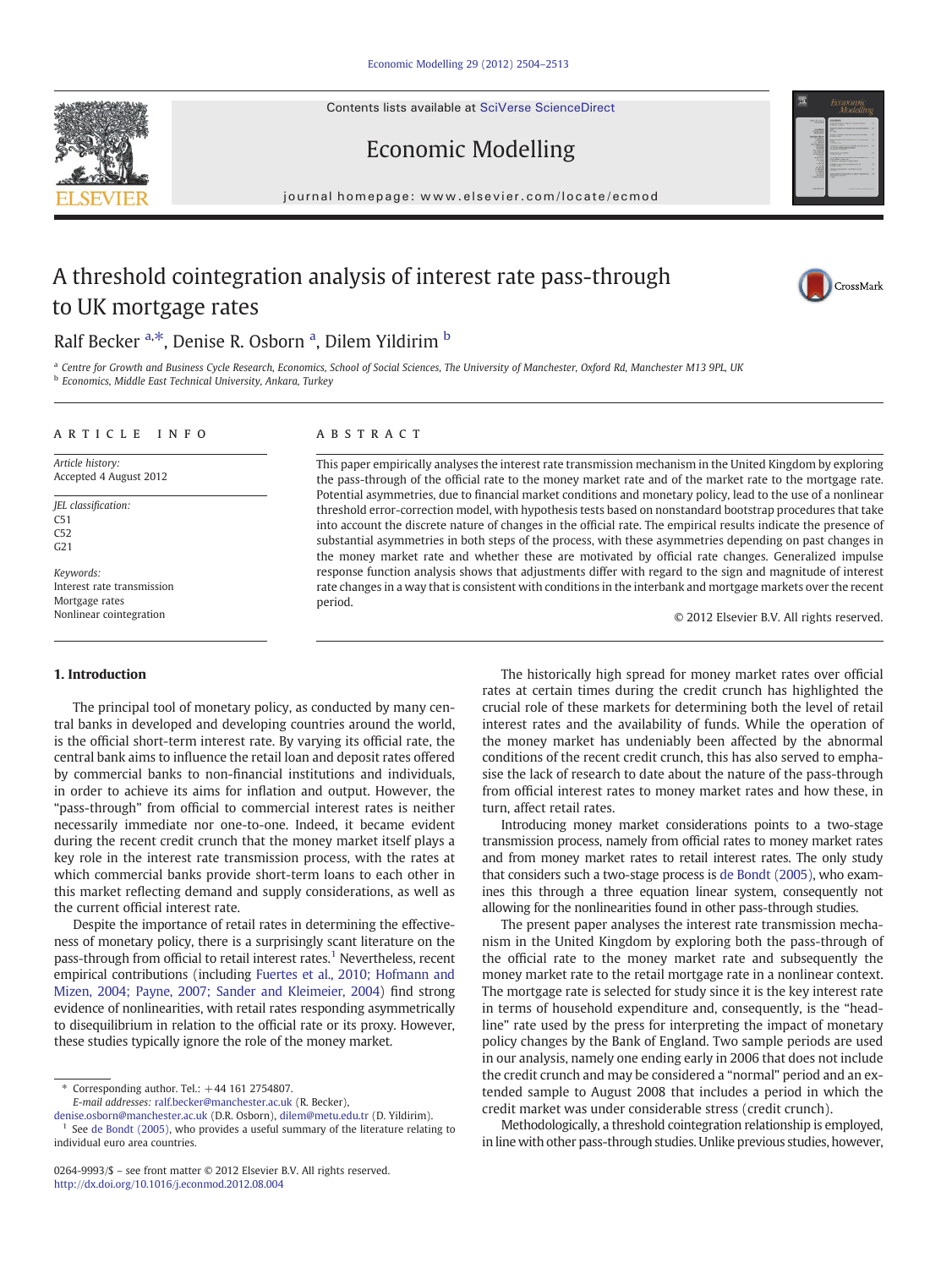<span id="page-1-0"></span>both pass-through stages are analyzed in this context. Further, our methodology employs tests for nonlinearity that recognize the inherent unidentified parameter problem, in the spirit of [Balke and Fomby](#page-9-0) [\(1997\)](#page-9-0), [Enders and Siklos \(2001\)](#page-9-0) and [Hansen and Seo \(2002\)](#page-9-0). Indeed, the application of such tests in our context requires the development of a new bootstrap testing procedure, due to the discrete nature of changes in the official Bank of England rate. All previous UK studies ignore this important characteristic of the data and apply tests that assume continuous variables.

The remainder of the paper is organised as follows. Section 2 reviews the background literature, while Section 3 describes our data. The econometric methodology is discussed in [Section 4.](#page-2-0) Substantive empirical results together with generalized impulse response functions [\(Koop et al., 1996](#page-9-0)) that facilitate interpretation are presented in [Sections 5 and 6,](#page-5-0) respectively. [Section 7](#page-9-0) contains some concluding remarks.

#### 2. Previous literature

Money market rates are the marginal costs of funds faced by banks. However, due to adjustment costs (namely the costs to banks of changing mortgage rates), banks may not adjust mortgage rates in response to very small market rate changes and/or changes that are expected to be temporary. Hence, when they have some monopolistic power, banks may wait for large changes and/or a sequence of small changes to accumulate, leading to asymmetry in the pass-through to retail rates. Although discussed in the context of base rate changes, a theoretical model of this type is developed by [Hofmann and Mizen \(2004\).](#page-9-0) The setting of retail rates is also examined in the context of increasing market deregulation, with competition leading to a more complete and symmetric pass-through by increasing the cost of not adjusting [\(Corvoisier and Gropp, 2001](#page-9-0)).

Empirical analysis of asymmetries in the interest rate pass-through dates back to [Neumark and Sharpe \(1992\),](#page-9-0) who apply a partial adjustment model with differing adjustment speeds depending on the sign of the disequilibrium. Employing nonlinear threshold error-correction models (ECMs), [Burgstaller \(2005\)](#page-9-0) and [de Bondt et al. \(2005\)](#page-9-0) examine mortgage rates in Austria and the euro zone, respectively, and find different responses to positive and negative deviations from equilibrium. However, both studies make the untested assumption that the threshold value giving rise to nonlinearity is zero.

[Sander and Kleimeier \(2004\)](#page-9-0) and [Payne \(2007\)](#page-9-0) apply the testing methodology of [Enders and Siklos \(2001\)](#page-9-0) in order to allow for an endogenously determined threshold and find an asymmetric pass-through for variable mortgage rates in the Euro area and United States, respectively. Nevertheless, other work [\(Payne, 2006a, 2006b\)](#page-9-0) concludes that adjustments for US fixed and 30-year mortgage rates are symmetric.

Although early studies of UK mortgage rates [\(Heffernan, 1993;](#page-9-0) [Paisley, 1994\)](#page-9-0) assume linearity, more recent analyses find significant asymmetries in the pass-through from the official rate to retail rates; see [Heffernan \(1997\),](#page-9-0) [Hofmann and Mizen \(2004\)](#page-9-0) and [Fuertes et al.](#page-9-0) [\(2010\).](#page-9-0) Heffernan finds that the mortgage rate reacts more slowly when the official rate is rising than when it is falling but, in contrast, using a later sample period and more disaggregated data, [Fuertes](#page-9-0) [et al. \(2010\)](#page-9-0) find quicker responses to rising official rates. This latter paper also uncovers faster adjustment for larger changes in the official rate, while [Hofmann and Mizen \(2004\)](#page-9-0) detect faster adjustment when the deviation from equilibrium is widening or expected to widen, implying possible nonlinearities associated with size effects should also be examined.

A common finding of the above studies is that the pass-through from official or money market rates to mortgage rates is incomplete in the long run, and hence mortgage rates do not fully reflect the effects of monetary policy as conducted by the central bank.

Despite these studies, the literature on the dynamics of the passthrough from official rates to money market rates is relatively thin. However, the findings of [Kuttner \(2001\)](#page-9-0) emphasize the different impacts on money market rates of anticipated versus unanticipated monetary policy actions by the Federal Reserve, while [Sarno and](#page-9-0) [Thornton \(2003\)](#page-9-0) uncover strong evidence of a nonlinear adjustment between the federal funds rate and the 3 month Treasury bill rate.

This study incorporates both stages of the pass-through for the UK in a threshold ECM framework. This raises methodological issues for hypothesis testing, due to the discrete nature of interest rate changes implemented by the Bank of England. $<sup>2</sup>$  We confront these issues by</sup> developing a new simulation-based procedure that explicitly recognises the discrete nature of this variable. Before detailing this methodology, the data are examined in the next section.

#### 3. Data

This study employs interest rate series measured at the end of month from January 1995 to August 2008. The starting point is dictated by changes to the structure of mortgage lending in the UK and the consequent availability of consistent data series on mortgage rates from the Bank of England.<sup>3</sup> Prior to deregulation in the 1980s, the UK mortgage market was dominated by building societies who effectively operated an interest rate cartel. Deregulation brought the large-scale entry of banks into the market, with further legislation passed in the mid-1990s to ensure that building societies were able to compete within a relatively equitable competitive environment; [Stephens \(2007\)](#page-9-0) provides a detailed discussion and analysis of these changes. The starting date of 1995 also coincides with a period of stability in UK monetary policy since the adoption of inflation targeting in October 1992. Although full independence was given to the Bank of England only in May 1997, researchers interested in the nature and impact of UK monetary policy typically find the period from around 1992 to be a single regime (for example, [Benati, 2004; Kesriyeli et al.,](#page-9-0) [2006](#page-9-0)).

The sample used in this paper ends in August 2008. The placement of Fannie Mae and Freddie Mac in US federal conservatorship and the collapse of Lehman Brothers in September 2008 triggered unprecedented intervention of governments and central banks into the banking sector and hence into money and credit markets. Since standard models cannot capture these extraordinary events, the period after September 2008 is excluded from our analysis.

We are alert that the back end of our sample includes the beginning of the credit crunch and hence some of our results are based on the shorter sample period of January 1995 to January 2006, which we judge to be relatively unstressed. Therefore, whenever appropriate, we also comment on the robustness of results to the extension of this sample period to August 2008 and, when the extended sample results clarify recent developments, we comment more thoroughly on these. Nevertheless, the primary aim of the paper is to investigate the interest rate pass‐through mechanism in "normal" times and recent events are used only to provide robustness checks.

Ideally a longer sample period would be employed for an analysis that involves both long‐run and nonlinear modelling. However, our baseline sample (to January 2006) contains 133 monthly observations and the extended sample (to August 2008) 164 observations. Further, our estimated models are quite parsimonious, so we are confident that sufficient data are available for our results to be reliable; indeed, we use the extended data to August 2008 to provide some reassurance on this.

 $<sup>2</sup>$  The empirical analysis of [de Bondt \(2005\)](#page-9-0) replaces the official rate with an over-</sup> night rate, apparently to avoid the discrete and infrequent changes exhibited by the official series ([de Bondt, 2005](#page-9-0), p.48).

<sup>&</sup>lt;sup>3</sup> All data are from the Bank of England database [www.bankofengland.co.uk/statistics/](http://www.bankofengland.co.uk/statistics/index.htm) [index.htm.](http://www.bankofengland.co.uk/statistics/index.htm)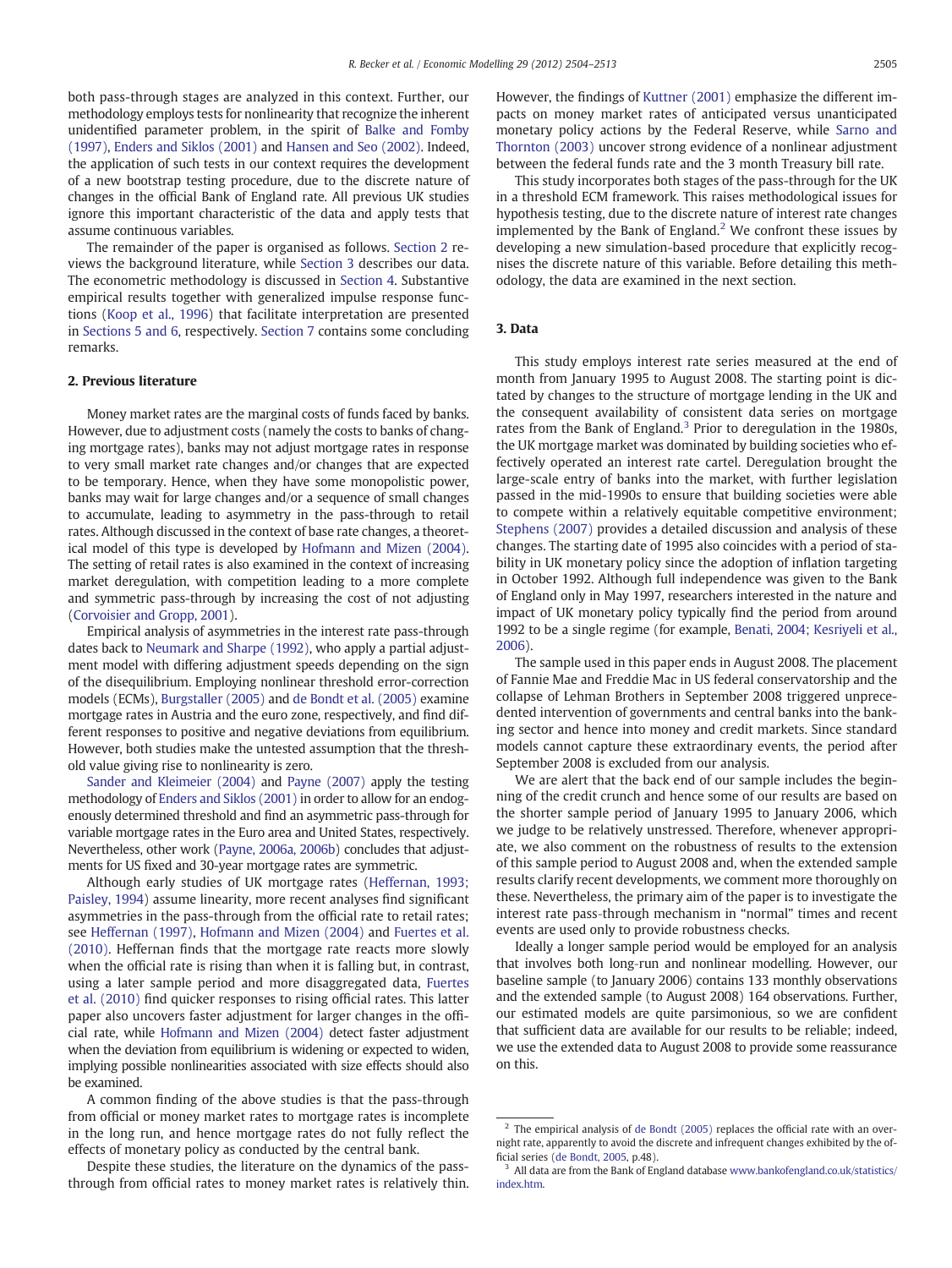<span id="page-2-0"></span>

Fig. 1. The base rate and 1 month London inter-bank offer rate (LIBOR), together with the difference between Libor and the base rate (LSPREAD), are shown over the extended sample from January 1995 to August 2008.

Fig. 1 shows the official Bank of England interest rate (or base rate),  $4\overline{4}$ together with the 1 month London inter-bank offer rate (denoted as LIBOR) and the spread between these rates (LSPREAD). Overall, Fig. 1 gives the impression of complete, or near complete, pass-through of official rates to the money market. Only during the final part of this period did the money market rate trade at a persistent positive premium relative to the base rate. The discrete nature of the official rate is also evident from Fig. 1, with monetary policy typically implemented by the Bank through one quarter (or 25 basis points) changes in the rate. Indeed, there are relatively long sequences where the rate is unchanged, notably the 15 months from November 2001. On a relatively small number of occasions, the official rate changes by  $\pm$  0.50, but no larger shifts are observed over this period.

This study uses the LIBOR rate as the market rate, since this is the reference rate for (sterling) borrowing and lending in the London interbank market; it is also the market rate employed in the UK studies of [Paisley \(1994\)](#page-9-0) and [Heffernan \(1993\)](#page-9-0). Although the LIBOR is calculated for a range of maturities, from overnight to 12 months, the 1-month maturity rate is selected for analysis since this shows the highest correlation (for both levels and changes) with the mortgage rate. Our use of correlation analysis to select the market rate that provides the appropriate marginal cost measure follows [de Bondt \(2005\)](#page-9-0).

The mortgage rate is the average standard variable mortgage rate (SVR) of banks, $5$  which reflects the general rate of interest paid by borrowers. [Miles \(2004\)](#page-9-0) indicates that at the end of 2003 around 35% of mortgage loans were at standard variable rate, while fixed and discounted variable mortgages made up around 25% and 18% of total loans, respectively. As seen in Fig. 2, LIBOR and the mortgage rate are highly correlated, although with a significant mark-up (MSPREAD) that generally fluctuates between 1 and 2 percentage points. The data seem to suggest that this spread widens in the latter part of the period. Despite the high correlation of 0.971 between the mortgage rate and the LIBOR, the former is a little less volatile with a standard deviation



Fig. 2. One month London inter-bank offer rate (LIBOR) and average standard variable mortgage rate of banks (mortgage rate), together with the difference between the mortgage rate and Libor (MSPREAD), are shown over the extended sample period from January 1995 to August 2008.

of 0.986 compared with 1.180 for LIBOR. Moreover, the correlation between changes in the mortgage and LIBOR rates is substantially lower, at 0.457, than the correlation between changes in the base rate and LIBOR, which is 0.665. This suggests that the pass-through from LIBOR to the mortgage rate may be imperfect. $6$ 

A conventional unit root analysis (based on ADF and Phillips-Perron tests) does not reject the null hypothesis of a unit root in each of our three series at the 10% level and points to nonstationarity, or an I(1) structure for the series. Consequently, and following earlier studies, we proceed to a cointegration analysis of the pass-through. Although a linear analysis using the Johansen methodology provides some evidence of cointegration, $7$  particularly between LIBOR and the mortgage rate, such an analysis of ignores the possibility of nonlinearity. The next section, therefore, discusses the econometric methodology we develop for dealing with possible nonlinear adjustment for interest rate changes, before results are considered in [Section 5.](#page-5-0)

#### 4. Econometric methodology

In common with many other studies, our pass-through analysis employs single equation modelling under the assumption of weak exogeneity. More specifically, we assume the official rate determined by the Bank of England is weakly exogenous to the market rate, which in turn is weakly exogenous to the mortgage rate, since banks' retail rates are not expected to affect market rate movements [\(de Bondt](#page-9-0) [et al., 2005\)](#page-9-0).

This section first discusses the ECM models on which our empirical analysis is based (subsection 4.1), with subsection 4.2 then outlining model specification and estimation. Our bootstrap testing methodology, which explicitly allows for the characteristics of the interest rate data, is detailed in subsection 4.3. A final subsection outlines the nature of the generalized impulse response functions later used to aid the interpretation of our estimated models.

#### 4.1. Error-correction models

Assuming that all interest rates are (nonlinearly) cointegrated  $I(1)$ variables, and with the exogeneity assumptions already noted, the threshold ECM [\(Balke and Fomby, 1997; Enders and Siklos, 2001;](#page-9-0)

<sup>4</sup> According to the Bank of England database, this series is the average of four major clearing banks' base rates and from May 1997 is identical to the database series for the official rate, except for the specific days when interest rates change. Although the official rate series in the database prior to May 1997 is typically 0.12 percentage points lower than this rate, for this earlier period the series we use is identical to that reported in the Bank of England's Quarterly Bulletin in relation to monetary policy decisions taken by the Chancellor and the Governor of the Bank.

The data series for the average SVR of banks was discontinued after December 2007. To extend the series to the entire sample period, we regressed the average bank SVR on a constant and the available series for the combined mortgage rates of banks and building societies over January 1995 to December 2007. This estimated relationship was then used to generate fitted values for the banks' average SVR for January to August 2008. A check of this methodology applied to a shortened sample (and checked against actual SVR) confirms that it delivers satisfactory results. These results are available on request.

 $6 \text{ If the degree and/or speed of the pass-through is not complete, an increase (decrease) }$ in LIBOR will result in a decrease (increase) in MSPREAD because of small and/or slow responses of the mortgage rate.

Detailed results for linear ECMs, including estimated models, can be found in [Becker](#page-9-0) [et al. \(2010\),](#page-9-0) which is a discussion paper version of the present paper.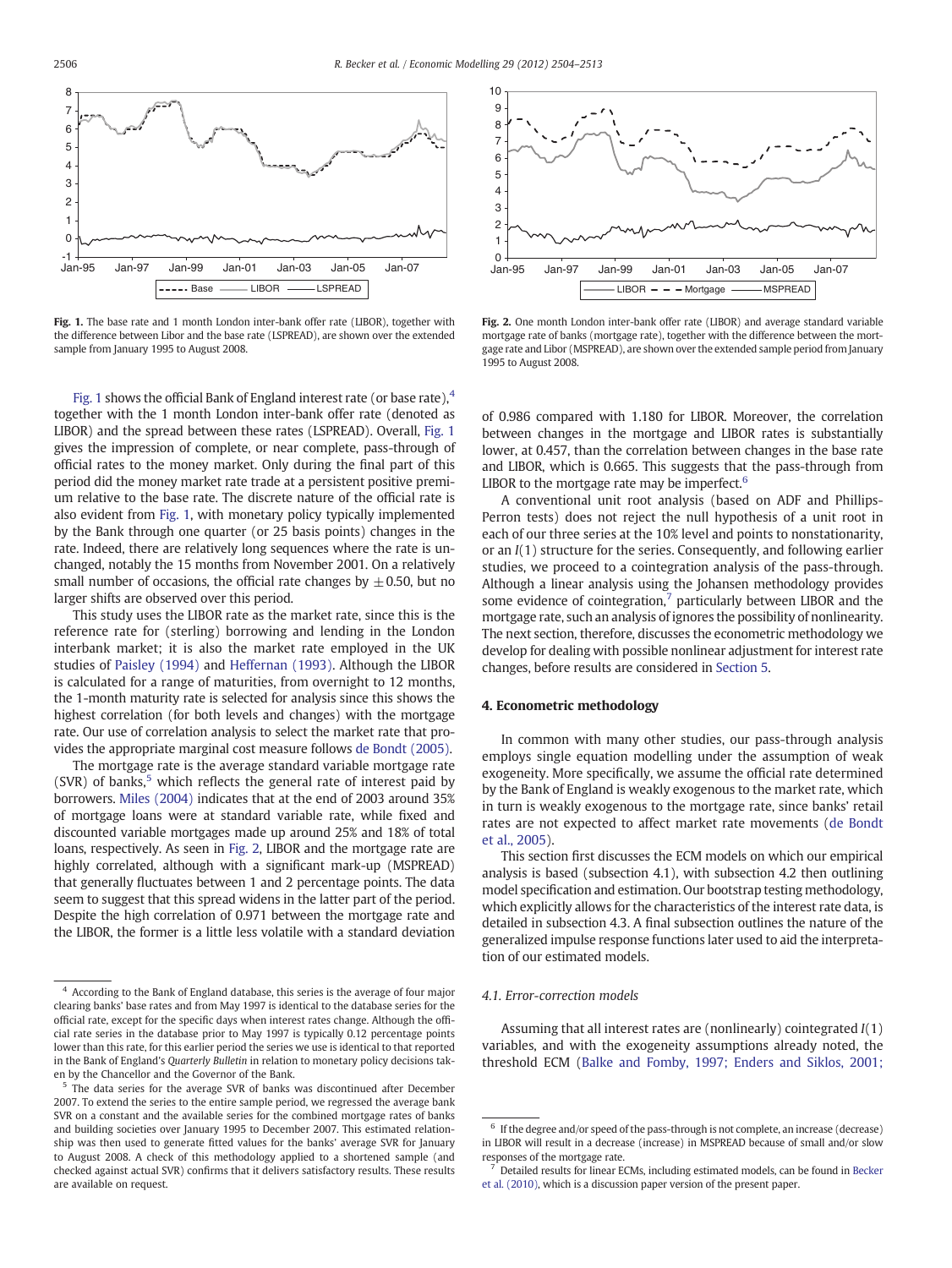<span id="page-3-0"></span>[Hansen and Seo, 2002\)](#page-9-0) for the two stages of the pass-through has the form

$$
\Delta libor_{t} = \sum_{i=1}^{p} \varphi_{1i} \Delta libor_{t-i} + \sum_{i=0}^{q} \vartheta_{1i} \Delta brate_{t-i} + \gamma_{11} M_{1t} u_{1t-1} + \gamma_{12} (1 - M_{1t}) u_{1t-1} + \nu_{1t}
$$
\n(1)

$$
\Delta m \, rate_t = \sum_{i=1}^{p} \varphi_{2i} \Delta m \, rate_{t-i} + \sum_{i=0}^{q} \vartheta_{2i} \Delta libor_{t-i} + \gamma_{21} M_{2t} u_{2t-1} + \gamma_{22} (1 - M_{2t}) u_{2t-1} + \nu_{2t}
$$
\n
$$
(2)
$$

where  $u_{1t} =$ libor<sub>t</sub>  $-\alpha_1 - \beta_1$ brate<sub>t</sub> and  $u_{2t} = m$ rate<sub>t</sub>  $-\alpha_2 - \beta_2$ libor<sub>t</sub> are the disequilibria at t in each of the two pass-through stages,  $M_{it}$  ( $i=1, 2$ ) is the regime operating at time  $t$  for the  $i^{\text{th}}$  stage, and  $v_{1t}$ ,  $v_{2t}$  are  $iid$  error terms with zero mean and constant variances. In an obvious notation, brate, libor and mrate indicate the base rate, LIBOR and the mortgage rate, respectively. The coefficients  $\alpha_i$  and  $\beta_i$  (i=1, 2) measure the mark‐up (or down) and the degree of the pass-through in the long run, with complete pass-through indicated by  $\beta_i=1$  and incomplete pass-through by  $\beta_i$ <1. The specification of (1) and (2) assumes that all effects of the base rate on the mortgage rate operate through the money market rate, an issue to which we return below.

The regimes for the nonlinear threshold ECM are specified through indicator variables, expressed as the Heaviside functions, such that

$$
M_{it} = \begin{cases} 1 & z_{it} > \tau_i \\ 0 & z_{it} \le \tau_i \end{cases} \qquad i = 1, 2
$$
 (3)

Even if the threshold variable  $z_{it}$  is known, the threshold value  $\tau_i$ is typically unknown. This implies that nonstandard procedures are required for testing the presence of nonlinear cointegration between the interest rate pairs, which is the subject of the next subsection.

The threshold cointegration literature commonly adopts either the lagged disequilibrium or the changes in this disequilibrium as the threshold variable, corresponding to  $z_{it}=u_{i,t-1}$  or  $z_{it}=\Delta u_{i,t-1}$ for our case. The latter is referred to as M-TAR (momentum threshold autoregressive) adjustment by [Enders and Siklos \(2001\),](#page-9-0) who suggest that it is appropriate when policy-makers smooth out large adjustments, and [Payne \(2007\)](#page-9-0) adopts this specification when modelling the pass-through to retail interest rates in the United States. [Sander](#page-9-0) [and Kleimeier \(2004\)](#page-9-0), on the other hand, consider both possibilities, together with a band-TAR model represented by  $z_{it} = |u_{i,t-1}|$ , which implies that the speed of adjustment depends on the size of the disequilibrium. However, [Hofmann and Mizen \(2004\)](#page-9-0) find that (actual or expected) changes in the official rate influence the speed of adjustment of retail to official rates in the UK, with two regimes dependent on  $Δbrate_t (Δbrate_t > 0$  versus  $Δbrate_t ≤ 0$ ). Nevertheless, this not only assumes a known zero threshold, but also conflates zero and negative base rate changes.

Due to differing views for possible nonlinear drivers in the interest rate pass-through, we examine each of  $u_{i,t-1}$ ,  $\Delta u_{i,t-1}$  and  $|u_{i,t-1}|$ . Further, a disequilibrium value  $u_{1,t-1}$  could arise because either (or both) the base rate or LIBOR changes, suggesting that the underlying driver for adjustment may be the change that gives rise to the disequilibrium, namely  $\Delta brate_{t-1}$  or  $\Delta libor_{t-1}$ . Hence we also consider each of these as the possible first-stage nonlinear drivers. $8$  For analogous reasons,  $\Delta brate_{t-1}$ ,  $\Delta libor_{t-1}$  and  $\Delta mrate_{t-1}$  are examined for the second stage of the pass-through. In addition, size effects are examined by considering the absolute values of these variables. This may be particularly important because the official rate frequently remains unchanged (as noted in [Section 3\)](#page-1-0), with a clear signal about monetary policy arguably being provided only in months when a rate change occurs. Similarly, small changes in LIBOR or the mortgage rate may be essentially noise and hence generate different adjustment responses compared to large changes.

#### 4.2. Model specification and estimation

The lag orders in (1) and (2) are specified in the linear framework, excluding the equilibrium error terms. In particular, the Schwarz Bayesian criterion (SBC) is used in order to determine (separately) the lag orders  $p$  and  $q$ , up to a maximum lag order of 12 in each case and allowing intermediate lags to be dropped. These lags are then carried over to the threshold ECMs.

One issue in empirical modelling is the handling of "outlier" observations, which can play an important role in a nonlinear context. In this sense, a dummy variable is included to account for a residual whose (absolute) value is larger in magnitude than 3 standard errors. To maintain the asymptotic distribution of test statistics, relevant step dummies are added to the cointegrating relationship; see [Doornik et al.](#page-9-0) [\(1998\)](#page-9-0) for details. To ensure comparability of linear and nonlinear models, the same dummy variables are included in all models for a specific (first or second) stage of the pass-through, with these dummies observed from the linear model.

[Stock \(1987\)](#page-9-0) recommends estimating linear ECMs using nonlinear least squares (NLS). This can be achieved by estimating initial values of the long‐run coefficients using ordinary least squares (OLS), with the initial values of the parameters of the short-term dynamics then obtained by OLS conditional on these, with NLS finally applied to the whole model. Threshold ECMs are estimated by modifying the sequential least squares approach of [Hansen \(1997\).](#page-9-0) That is, for each potential threshold value  $\tau_i$ , which is typically in the middle 70% of the ordered values of the threshold variable, a threshold ECM is estimated through NLS conditional on this value, using the procedure just outlined for a linear ECM. The estimate  $\hat{\tau}_i$  is the value minimizing the sum of squared residuals over these estimations. Estimates of the cointegrating vector and the remaining parameters are the NLS estimates associated with this  $\hat{\tau}_i$ .<sup>9</sup>

#### 4.3. Testing for threshold cointegration

Prior to estimation of a threshold model, the presence of nonlinearity should be established. Although [Balke and Fomby \(1997\)](#page-9-0) and [Hansen](#page-9-0) [and Seo \(2002\)](#page-9-0) undertake a test based on an initial linear cointegration analysis, [Enders and Siklos \(2001\)](#page-9-0) argue that this is unsatisfactory due to the misspecification and low power of these tests in the presence of asymmetric adjustment. Instead, they propose a cointegration test that allows for threshold adjustment and, if cointegration is established, then test the null of symmetric adjustment using a standard F-test.

We follow [Enders and Siklos \(2001\)](#page-9-0) by testing for the presence of cointegration allowing for asymmetric adjustment through the model

$$
\Delta u_{it} = \gamma_{i1} M_{it} u_{it-1} + \gamma_{i2} (1 - M_{it}) u_{it-1} + \sum_{j=1}^{q'} \delta_{ij} \Delta u_{it-j} + \eta_{it}
$$
(4)

where  $u_{it}$  ( $i = 1,2$ ) are as defined for (1) and (2), q' is the required number of lagged changes that ensures an iid structure for the error term,  $\eta_{it}$ , and the regimes for  $M_{it}$  are defined in (3). The null of no

Contemporaneous  $\Delta brate_t$  and its absolute value were also considered as the possible nonlinear driver for both (3) and (4), together with  $\Delta libor_t$  for (4). However, stronger evidence of nonlinearity and cointegration were obtained using the lagged values of these variables.

<sup>&</sup>lt;sup>9</sup> Although the disturbances ( $v_{1t}$ ,  $v_{2t}$ ) in (1)/(2) may be correlated, since each represents a "seemingly unrelated" system of equations, this is not taken into account in estimation (or the subsequent impulse response calculation), due to the complexity of the nonlinear procedure that is our principal focus. It may, however, be noted that we found the application of nonlinear ECMs to reduce this correlation substantially compared to a linear model.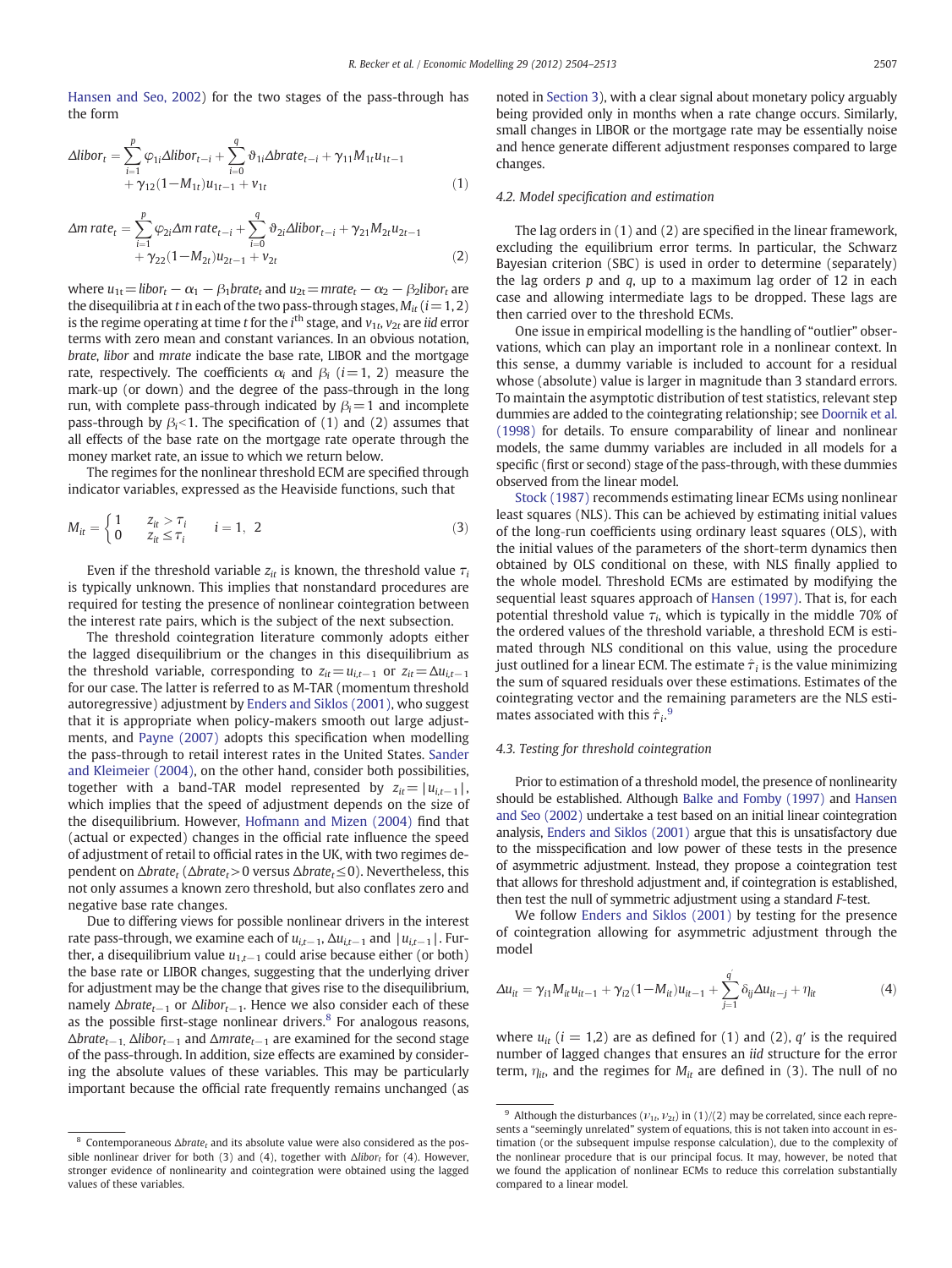<span id="page-4-0"></span>cointegration,  $\gamma_{i1}=\gamma_{i2}=0$ , is tested against the alternative of threshold cointegration. As the threshold value,  $\tau_i$ , defining  $M_{it}$  is unidentified under the null hypothesis, the test statistic sup  $LM_T^{nc}$  is obtained by maximization over the range of possible  $\tau_i$ , defined as the central 70% of the distribution of the relevant  $z_{ir}$ . The distribution of this test statistic is nonstandard and must be obtained by simulation.

Although [Enders and Siklos \(2001\)](#page-9-0) provide critical values, these do not consider the possibility of a variable being discrete. Therefore, we develop a fixed design model-based bootstrap procedure along the lines of that suggested by [Hansen and Seo \(2002\)](#page-9-0) in order to mimic the observed data features. Specifically, the bootstrap p-values for testing the null of no cointegration between LIBOR and the base rate are simulated through the following algorithm:

- i) Estimate the long-run relationship libor $t = \alpha_1 + \beta_1$ brate $t_t + u_{1t}$ by OLS; obtain  $\hat{\alpha}_1$ ,  $\hat{\beta}_1$ .
- ii) Generate the bootstrap DGP series libor $t^*$  as

$$
libor_t^* = \hat{\alpha}_1 + \hat{\beta}_1 brate_t + \nu_{1t}^*, t = 1, 2, ..., T
$$

where  $v_{1t}^*$  is a random walk sequence with standard deviation set equal to the empirical residual standard deviation of  $u_{1t}$  and T is the sample size.

- iii) Re-estimate the long-run relationship using *libor*<sup>\*</sup> in conjunction with the actual brate<sub>t</sub> and obtain the residuals  $u_1t^*$ .
- iv) Using the sequence  $u_{1t}^*$ , estimate the threshold model of (3) and (4), and calculate the bootstrap LM test statistic,  $LM_T^{nc*}(\tau_1)$ , for the null of  $\gamma_{11} = \gamma_{12} = 0$  for each  $\tau_1$  on the grid set  $[\tau_{1L}, \tau_{1U}]$ , where  $\tau_{1}$  and  $\tau_{1}$  are the 15th and 85th percentiles of the potential threshold variable  $z_{1t}^*$ .
- v) Obtain sup  $LM_T^{nc^*}$  as

$$
\sup \textit{LM}_T^{\textit{mc}\,*} = \sup_{\tau_1 \in [\tau_{1L}, \tau_{1U}]} \textit{LM}_T^{\textit{mc}\,*}(\tau_1).
$$

vi) By repeating steps ii) to v), generate 50,000 bootstrap replications of sup  $LM_T^{nc^*}$ , and calculate the bootstrap p-value as the percentage of sup  $LM_T^{nc^*}$  values that exceed the observed test statistic sup  $LM_T^{nc}$ .

It is straightforward to adapt this algorithm for the cointegration analysis between the mortgage rate and LIBOR, with *libor<sub>t</sub>* treated as exogenous. The only case where this procedure is not employed for cointegration testing is when the potential threshold variable is the absolute change in the base rate. In this case, given the infrequency with which base rate changes of more than 25 basis points are observed in our sample period, the only feasible threshold to be examined in (4) is zero, which is therefore known and no unobserved parameter problem arises.

When two interest rates are found to be cointegrated, the null hypothesis of symmetric adjustment, namely  $\gamma_{i1} = \gamma_{i2} = \gamma_i$ , is tested using a sup LM test. Although [Enders and Siklos \(2001\)](#page-9-0) employ a standard F-test, conditional on the estimate of  $\tau_i$  obtained from the cointegration testing, they note this could be problematic. In contrast, our approach continues to recognise that  $\tau_i$  is unidentified under the null hypothesis and employs a model-based bootstrap procedure similar to [Balke and Fomby \(1997\).](#page-9-0) However, since the sup LM test has a two-sided alternative, rejection of the null does not guarantee the stationarity of  $u_{it}$  in (4). As shown by [Petrucelli and Woolford](#page-9-0) [\(1984\)](#page-9-0) and [Chan et al. \(1985\),](#page-9-0) necessary and sufficient conditions for stationarity are  $\gamma_{i1}$  < 0,  $\gamma_{i2}$  < 0 and  $(1+\gamma_{i1})(1+\gamma_{i2})$  < 1.<sup>10</sup> Therefore, our procedure checks (for every bootstrap replication) that the estimated coefficients satisfy these stationarity conditions before testing the symmetry null hypothesis  $\gamma_{i1} = \gamma_{i2} = \gamma_i$ , and replications that do not satisfy stationarity are discarded.<sup>11</sup>

This bootstrap test procedure is used for all cases except when the base rate change is considered as the threshold variable, with asymptotic test statistics being employed in this case due to the known threshold of zero.

#### 4.4. Dynamic analysis of threshold error-correction models

In order to provide further insights into the implications of the estimated nonlinear threshold cointegration models, generalized impulse response analysis is performed in relation to each of the two stages encapsulated in (1) and (2), and also for the system consisting of both equations.

[Gallant et al. \(1993\)](#page-9-0) and [Koop et al. \(1996\)](#page-9-0) point out that, unlike linear models, the impulse response function of a nonlinear model is not (in general) independent of either the history of the series at the time of the shock or the sign and size of the shock. Further, due to the analytical intractability of these models, the impulse response functions have to be obtained by simulation. In the interest rate pass-through literature, the only study utilizing impulse response analysis of a threshold ECM is [Sander and Kleimeier \(2004\),](#page-9-0) who do not, however, take account of the history dependent nature of the impulse response functions.

In this study, we follow [Koop et al. \(1996\)](#page-9-0) and define the generalized impulse response functions for the two-regime threshold ECMs in (1) and (2) as

$$
GI_{Y}(h, \nu_{t}, W_{t-1}, X_{t+h})
$$
\n
$$
= E(Y_{t+h} | \nu_{t}, W_{t-1}, X_{t+h}) - E(Y_{t+h} | W_{t-1}, X_{t+h}), \quad h = 0, 1, ..., H
$$
\n(5)

where  $GI<sub>y</sub>$  is the generalised impulse response function of the variable Y, which is libor or mrate depending on the stage of pass-through under analysis,  $v_t$  is an arbitrary shock applied at time t,  $W_{t-1}$  is the history (information set of all variables up to time  $t-1$ ),  $X_{t+h}$  is the information set of weakly exogenous variables to  $t+h$  and H is the horizon.<sup>12</sup>

More specifically, our threshold ECM models have two regimes, corresponding to  $M_{it}=1$  and  $M_{it}=0$ , in (3). To examine the nature of the regime-dependent adjustment in (1) and/or (2), we compare the generalized impulse response functions for shocks occurring in each regime. For the interest rate pass-through to the money market, consider a set of  $k_1$  occasions for which  $M_{1t}=1$  and define  $W_{t-1}$  to be the corresponding set of  $k_1$  sequences of initial (lagged) values of libor and brate required in (1), namely libor<sub>t-p-1</sub>, ..., libor<sub>t-1</sub>, brate<sub>t-q-1</sub>, ..., brate<sub>t−1</sub>. Similarly, for these same  $k_1$  specific periods for which  $M_{it}=1$ ,  $X_{t+h}$  is the corresponding set of  $k_1$  sequences of values brate<sub>t</sub>,  $...,$  brate<sub>t+h</sub>.

To calculate the generalized impulse response function in (5) conditional on  $M_{it}= 1$ , we simulate Y forward from all  $k_1$  histories, by randomly drawing innovations from the empirical distributions of estimated model residuals. The difference between a particular simulation  $Y_{t+h}|v_t$ ,  $W_{t-1}$ ,  $X_{t+h}$  and  $Y_{t+h}|W_{t-1}$ ,  $X_{t+h}$  is the additional (given) perturbation  $v_t$ . The generalised impulse response function (conditional on  $M_{it}$  = 1) is then obtained by first averaging across 10,000 simulations for every particular history and subsequently averaging across all  $k_1$  histories for which  $M_{1t}=1$ .

Generalized impulse response functions for the regime corresponding to  $M_{it}=0$  and for the regimes in (2) are obtained in an analogous way. Impulse response functions are also presented when the

<sup>&</sup>lt;sup>10</sup> If the transition variable  $z_{it}$  is chosen to be an absolute value we only require  $\gamma_{i1}$ <0 for global stationarity.

 $11$  The steps of our procedure are detailed by [Becker et al. \(2010\)](#page-9-0).

<sup>&</sup>lt;sup>12</sup> Both [Gallant et al. \(1993\)](#page-9-0) and [Koop et al. \(1996\)](#page-9-0) examine impulse response functions of nonlinear autoregressive models. We modify their approach for nonlinear univariate ECMs by assuming that the weakly exogenous variables are known to time  $t+h$ .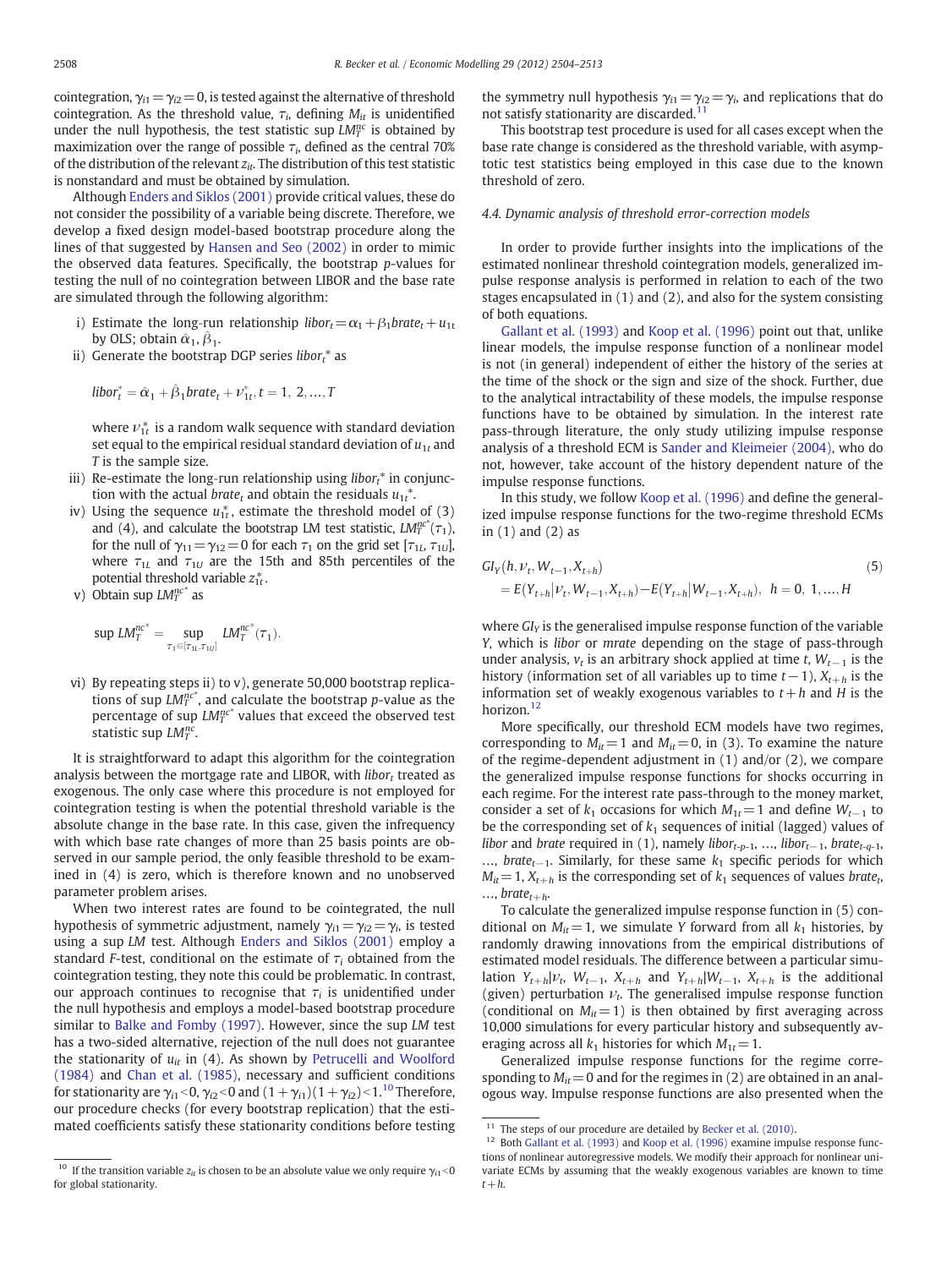<span id="page-5-0"></span>

| Table 1 |                                       |  |
|---------|---------------------------------------|--|
|         | Threshold cointegration test results. |  |

|                                  | Pass-through to LIBOR $(i=1)$ |                |                | Pass-through to mortgage rate $(i=2)$ |                 |                        |                |                |
|----------------------------------|-------------------------------|----------------|----------------|---------------------------------------|-----------------|------------------------|----------------|----------------|
| Nonlinear                        | To January 2006               |                | To August 2008 |                                       | To January 2006 |                        | To August 2008 |                |
| Driver                           | Cointegration                 | Asymmetry      | Cointegration  | Asymmetry                             | Cointegration   | Asymmetry              | Cointegration  | Asymmetry      |
| $\hat{u}_{i,t-1}$                | 13.623                        | 4.263          | 11.493         | 4.919                                 | 14.511          | 2.549                  | 20.079         | 2.967          |
|                                  | $[0.002]^{**}$                | [0.128]        | $[0.069]$ *    | $[0.092]$ *                           | $[0.013]^{**}$  | [0.343]                | $[0.001]^{**}$ | [0.268]        |
| $\Delta\hat{u}_{i,t-1}$          | 16.427                        | 7.346          | 11.024         | <b>NA</b>                             | 17.977          | 5.419                  | 22.466         | 4.646          |
|                                  | $[0.018]^{**}$                | $[0.035]^{**}$ | [0.172]        |                                       | $[0.008]^{**}$  | [0.118]                | $[0.001]^{**}$ | [0.189]        |
| $\Delta$ libor <sub>t-1</sub>    | 27.238                        | 19.231         | 16.313         | 10.095                                | 19.998          | 7.665                  | 21.598         | 3.667          |
|                                  | $[0.000]^{**}$                | $[0.000]^{**}$ | $[0.021]^{**}$ | $[0.009]^{**}$                        | $[0.004]^{**}$  | $[0.033]^{**}$         | $[0.001]^{**}$ | [0.298]        |
| $\triangle$ brate <sub>t-1</sub> | 12.017                        | 2.498          | 15.078         | 9.733                                 | 18.133          | 5.593                  | 17.923         | 6.649          |
|                                  | $[0.032]^{**}$                | [0.138]        | $[0.004]^{**}$ | $[0.052]$ <sup>*</sup>                | $[0.002]^{**}$  | $[0.019]^{**}$         | $[0.000]^{**}$ | $[0.011]^{**}$ |
| $\Delta$ mrate <sub>t-1</sub>    |                               |                |                |                                       | 18.019          | 5.465                  | 22.365         | 4.532          |
|                                  |                               |                |                |                                       | $[0.006]^{**}$  | $[0.073]$ <sup>*</sup> | $[0.001]^{**}$ | [0.163]        |
| $ \hat{u}_{i,t-1} $              | 18.990                        | 10.164         | 17.811         | 11.704                                | 15.202          | 3.311                  | 20.078         | 2.965          |
|                                  | $[0.006]^{**}$                | $[0.028]^{**}$ | $[0.018]^{**}$ | $[0.017]^{**}$                        | $[0.022]^{**}$  | [0.594]                | $[0.003]^{**}$ | [0.591]        |
| $ \Delta \hat{u}_{i,t-1} $       | 25.173                        | 16.961         | 11.860         | <b>NA</b>                             | 15.934          | 3.148                  | 21.421         | 3.466          |
|                                  | $[0.000]^{**}$                | $[0.000]^{**}$ | [0.120]        |                                       | $[0.016]^{**}$  | [0.373]                | $[0.001]^{**}$ | [0.373]        |
| $ \Delta libor_{t-1} $           | 22,476                        | 13.995         | 17.919         | 11.819                                | 23.039          | 11.043                 | 25.605         | 8.185          |
|                                  | $[0.001]^{**}$                | $[0.002]^{**}$ | $[0.004]^{**}$ | $[0.005]^{**}$                        | $[0.000]^{**}$  | $[0.006]^{**}$         | $[0.000]^{**}$ | $[0.028]^{**}$ |
| $ \Delta brate_{t-1} $           | 9.793                         | 0.053          | 8.468          | 1.672                                 | 25.169          | 13,410                 | 30.806         | 14.051         |
|                                  | $[0.007]^{**}$                | [0.818]        | $[0.014]^{**}$ | [0.195]                               | $[0.000]^{**}$  | $[0.000]^{**}$         | $[0.000]^{**}$ | $[0.000]^{**}$ |
| $ \Delta mrate_{t-1} $           |                               |                |                |                                       | 20.074          | 7.750                  | 24.577         | 7.026          |
|                                  |                               |                |                |                                       | $[0.004]^{**}$  | $[0.022]^{**}$         | $[0.001]^{**}$ | $[0.045]^{**}$ |

Notes: The tests for (possibly nonlinear) cointegration and asymmetry are described in subsection 4.3. The required number of lagged changes to ensure iid residuals in (4) is two for all cases where the pass-through is to LIBOR  $(i=1)$  and zero for all cases of the pass-through to the mortgage rate  $(i=2)$ . The values in brackets in the table are p-values. Except when  $|\Delta brate_{t-1}|$  is considered as the threshold variable, the p-values are obtained using the bootstrap algorithms (with 50,000 replications) described in subsection 4.3. For the threshold variable |Δbrate<sub>t−1</sub>|, the threshold value is set to 0 and chi-square p-values are reported. NA indicates that asymmetry test is not reported due to lack of evidence for cointegration.

two stages of the pass-through are considered (base rate shocks being transmitted to the mortgage market via the money market). In this case, four regimes are possible for  $(M_{1t}, M_{2t})$ , since different regimes can apply for each of the stages.

### 5. Estimation results

After discussing cointegration test results (subsection 5.1), the estimated threshold ECM models are presented in the following two subsections.<sup>13</sup> While no diagnostic test results are shown in order to conserve space, all estimated ECM models easily pass conventional tests for residual autocorrelation and conditional heteroscedasticity.<sup>14</sup> The implications of the estimated models, including the generalized impulse response functions, are considered in [Section 6.](#page-7-0)

#### 5.1. Cointegration tests

Using the testing methodology detailed in [Section 4.3,](#page-3-0) together with the potential nonlinear drivers discussed in [Section 4.1](#page-2-0), Table 1 presents the threshold cointegration results for both steps of the pass-through, estimated over both samples (to January 2006 and August 2008).

Results in the left-hand panel of Table 1, for the pass-through from base rates to LIBOR, provide evidence for cointegration over the main sample period irrespective of the potential nonlinear driver examined. However, the strength of this evidence (in terms of p-values) differs. Nevertheless all drivers based on magnitude, either of the disequilibrium or of the change in LIBOR or the base rate, reject the null hypothesis of no cointegration null with p-values of less than 1%, with similar result for Δlibor<sub>t−1</sub>. Evidence of nonlinear cointegration continues to apply when the longer period is considered, with this again significant at 1% for the threshold variable  $|\Delta libor_{t-1}|$ . Further, for both sample periods, the associated test for asymmetric adjustment is highly significant. Taken overall, this evidence points to conditions in the money market itself being crucial for the nature of adjustment towards the long‐run equilibrium of LIBOR with the base rate, with different rates of adjustment to equilibrium for larger versus smaller changes in the money market rate.

For the pass-through from LIBOR to the mortgage rate (right-hand panel of Table 1), cointegration is confirmed irrespective of the potential threshold variable considered, often with very small p-values. For the sample to January 2006, the strongest evidence of cointegration applies when the magnitude of changes in LIBOR or the base rate is considered as the nonlinear driver, with these also providing strong evidence of nonlinear adjustment. This is largely confirmed by the longer sample, although that points more clearly to the base rate variable as nonlinear driver for this stage of adjustment. Thus, it appears that retail mortgage rates adjust to their equilibrium with LIBOR at different rates, depending on the magnitude of change in the Bank of England's base rate.

One general implication of the results in Table 1 is that both stages of the interest rate pass-through depend on whether interest rates are relatively stable or not. This indicates that previous literature which follows the [Enders and Siklos \(2001\)](#page-9-0) framework in assuming the nonlinear driver to be a cointegration residual or its change (or, as in [Hofmann and Mizen, 2004,](#page-9-0) changes in the base rate), apparently overlooks the potentially most important source of nonlinearity, namely the magnitude of rate changes. This finding is in line with the argument of [Balke and Fomby \(1997\)](#page-9-0) that the costs of adjustment can lead to asymmetric adjustment to equilibrium, with the nature of this asymmetry for UK rates examined in the following subsections.

#### 5.2. Pass-through to LIBOR

[Table 2](#page-6-0) provides estimation results for the pass-through from base rates to LIBOR, using a nonlinear ECM with threshold variable |∆libor<sub>t−1</sub>|. Although a number of possible nonlinear drivers lead to evidence of cointegration in Table 1, |∆libor<sub>t−1</sub>| is selected as it yields the best fit (according to SBC, AIC and the residual standard error) for

<sup>&</sup>lt;sup>13</sup> Results for linear models, in addition to the threshold ECMs, can be found in the discussion paper version of this paper [\(Becker et al., 2010\)](#page-9-0).

<sup>&</sup>lt;sup>14</sup> All models considered (for both sample periods) pass these tests at the 10% level, except the threshold ECM for the pass-through to the mortgage rate (for the extended sample to 2008) yields an ARCH test p-value of 0.099.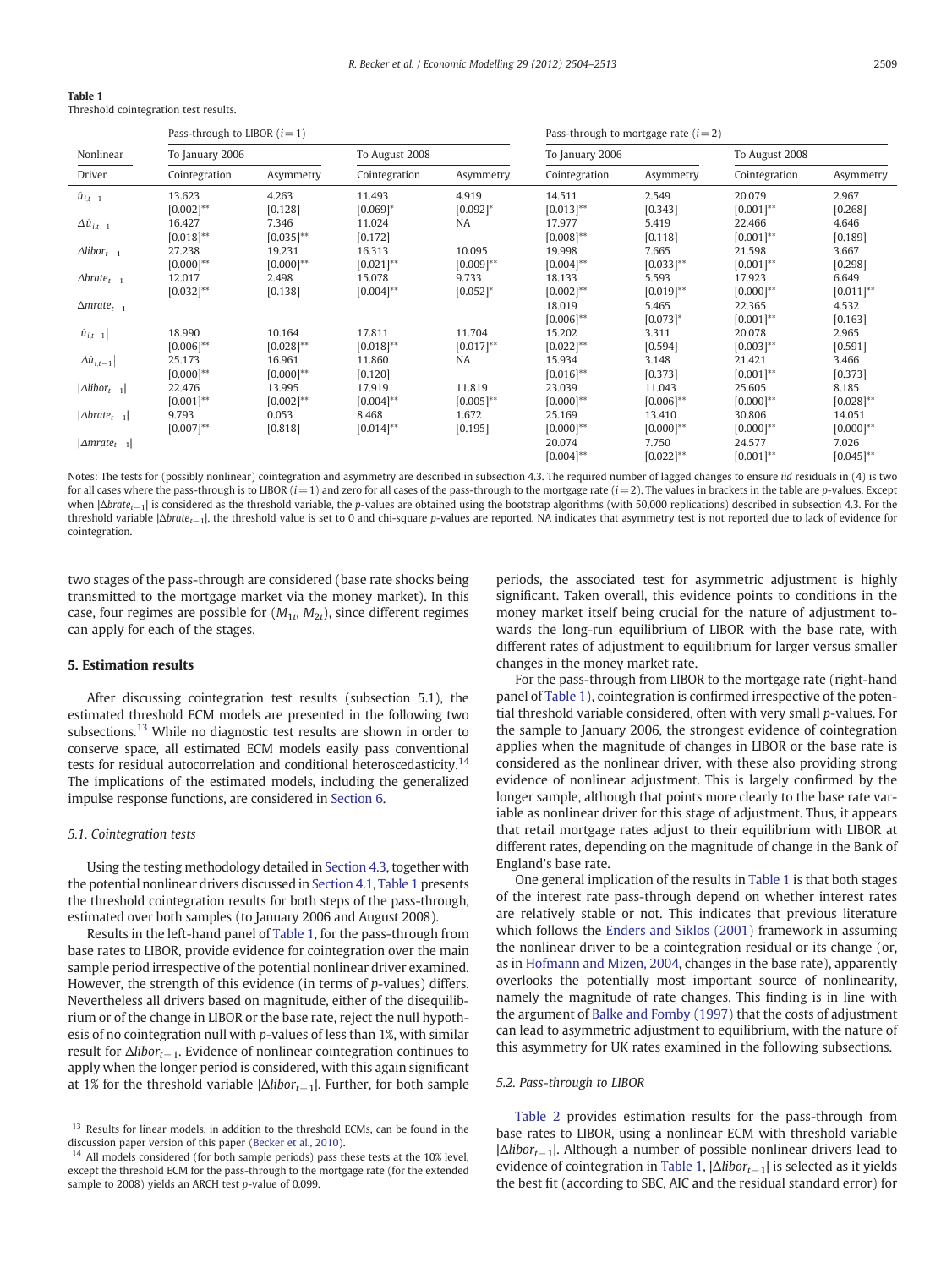#### <span id="page-6-0"></span>Table 2

Estimated threshold models for pass-through to LIBOR.

|                                                                          | Estimated to    |                |                                                                | Estimated to    |                |  |
|--------------------------------------------------------------------------|-----------------|----------------|----------------------------------------------------------------|-----------------|----------------|--|
|                                                                          | January<br>2006 | August<br>2008 |                                                                | January<br>2006 | August<br>2008 |  |
| Cointegrating relation<br>(dependent variable <i>libor<sub>t</sub></i> ) |                 |                | Short-run adjustment<br>(dependent variable $\Delta libor_t$ ) |                 |                |  |
| Constant                                                                 | 0.139           | 0.424          | $M_{1t} \times \hat{u}_{1,t-1}$                                | $-0.513$        | $-0.442$       |  |
|                                                                          | [0.496]         | [0.021]        |                                                                | [0.001]         | [0.001]        |  |
| brate <sub>t</sub>                                                       | 0.990           | 0.948          | $(1 - M_{1t}) \times \hat{u}_{1,t-1}$                          | 0.044           | 0.056          |  |
|                                                                          | [0.000]         | [0.000]        |                                                                | [0.392]         | [0.281]        |  |
| D0001                                                                    | $-0.080$        | $-0.087$       | $\triangle$ brate,                                             | 0.847           | 0.844          |  |
|                                                                          | [0.150]         | [0.133]        |                                                                | [0.000]         | [0.000]        |  |
| D0110                                                                    | 0.132           |                | $\triangle brate_{t-1}$                                        | 0.174           | 0.369          |  |
|                                                                          | [0.116]         |                |                                                                | [0.000]         | [0.000]        |  |
| D0708                                                                    |                 | 0.120          | $\triangle brate_{t-2}$                                        |                 | 0.216          |  |
|                                                                          |                 | [0.284]        |                                                                |                 | [0.000]        |  |
| D0801                                                                    |                 | 0.025          | $\Delta brate_t \times d0708_t$                                |                 | $-0.269$       |  |
|                                                                          |                 | [0.867]        |                                                                |                 | [0.238]        |  |
| Complete                                                                 | 0.092           | 3.395          | $\Delta brate_{t-1} \times d0708_t$                            |                 | $-0.708$       |  |
| pass-through                                                             | [0.763]         | [0.065]        |                                                                |                 | [0.001]        |  |
|                                                                          |                 |                | $\Delta brate_{t-2} \times d0708_t$                            |                 | $-0.252$       |  |
| Model statistics                                                         |                 |                |                                                                |                 | [0.199]        |  |
| Ô                                                                        | 0.069           | 0.067          | $\Delta$ libor <sub>t-1</sub>                                  |                 | $-0.182$       |  |
|                                                                          |                 |                |                                                                |                 | [0.000]        |  |
|                                                                          |                 |                | $\Delta$ libor <sub>t – 2</sub>                                |                 | $-0.162$       |  |
|                                                                          |                 |                |                                                                |                 | [0.005]        |  |
|                                                                          |                 |                | $\tau$                                                         | 0.090           | 0.090          |  |

Notes: Dyymm indicates a step dummy for month mm of year yy; the short-run adjustment equation includes the corresponding impulse dummy variables, dyymm (coefficients not shown). The threshold models use  $|\Delta libor_{t-1}|$  as the nonlinear driver (see text). All values in brackets are p-values; for coefficients these test the null hypothesis of zero while the complete pass-through test is a Wald test of the null hypothesis that the coefficient on  $brate_t$ in the long-run model is unity.

models estimated over both periods.<sup>15</sup> The left-hand panel shows estimates of the long‐run equilibrium relationship, while parameters relating to the short‐run dynamics are in the right-hand panel. To conserve space, the short‐run coefficients associated with impulse dummy variables are not shown, but these are always individually significant at levels of significance of 5% or (typically) less.

The ECM estimated over the reference sample (to January 2006) is compatible with the pass-through to LIBOR being complete in the long run. Indeed, the estimated coefficient of  $brace$  is very close to unity and the respective hypothesis test has a large p-value of 0.763.<sup>16</sup> Noting that values in square brackets are *p*-values for a null hypothesis of zero, the mark-up (captured by the intercept) is not significantly different from zero, supporting the graphical evidence in [Fig. 1.](#page-2-0)

The short-run dynamics indicate that much of the pass-through is immediate and implies that when LIBOR changes by more than around  $\pm$  0.1 percentage points in any month, there is a further adjustment in the next period to remove half of the resulting disequilibrium. As a careful inspection of [Fig. 1](#page-2-0) makes clear, LIBOR sometimes anticipates base rate changes, which provides a rationale for why the occurrence of nontrivial changes in the money market rate is the driver for the nonlinear ECM specification. On the other hand, when LIBOR changes are very small, the adjustment coefficient is not significantly different from zero, with the small changes in LIBOR

Estimated models for pass-through to mortgage rate.

|                                                                    | Estimated to    |                |                                                                 | Estimated to    |                |  |
|--------------------------------------------------------------------|-----------------|----------------|-----------------------------------------------------------------|-----------------|----------------|--|
|                                                                    | January<br>2006 | August<br>2008 |                                                                 | January<br>2006 | August<br>2008 |  |
| Cointegrating relation<br>(dependent variable mrate <sub>t</sub> ) |                 |                | Short-run adjustment<br>(dependent variable $\Delta m rate_t$ ) |                 |                |  |
| Constant                                                           | 2.227           | 2.239          | $M_{2t} \times \hat{u}_{2,t-1}$                                 | $-0.702$        | $-0.751$       |  |
|                                                                    | [0.000]         | [0.000]        |                                                                 | [0.000]         | [0.000]        |  |
| $libor_t$                                                          | 0.829           | 0.828          | $(1 - M_{2t}) \times \hat{u}_{2,t-1}$                           | $-0.073$        | $-0.072$       |  |
|                                                                    | [0.000]         | [0.000]        |                                                                 | [0.000]         | [0.005]        |  |
| D9706                                                              | 0.376           | 0.364          | $\Delta$ libor <sub>t</sub>                                     | 0.025           | 0.019          |  |
|                                                                    | [0.005]         | [0.000]        |                                                                 | [0.498]         | [0.580]        |  |
| D9812                                                              | $-0.102$        | $-0.093$       | $\Delta$ libor <sub>t—1</sub>                                   | $-0.006$        | $-0.020$       |  |
|                                                                    | [0.192]         | [0.187]        |                                                                 | [0.919]         | [0.713]        |  |
| D9903                                                              | 0.115           | 0.119          | $\Delta$ libor <sub>t—2</sub>                                   | 0.160           | 0.148          |  |
|                                                                    | [0.128]         | [0.083]        |                                                                 | [0.000]         | [0.000]        |  |
| D0612                                                              |                 | 0.134          | $\Delta$ libor <sub>t</sub> $\times$ d0612 <sub>t</sub>         |                 | 0.179          |  |
|                                                                    |                 | [0.001]        |                                                                 |                 | [0.008]        |  |
| D0805                                                              |                 | $-0.074$       | $\Delta$ libor <sub>t – 1</sub> $\times$ d0612 <sub>t</sub>     |                 | 0.096          |  |
|                                                                    |                 | [0.865]        |                                                                 |                 | [0.209]        |  |
| Complete                                                           | 54.343          | 67.388         | $\Delta$ libor <sub>t – 2</sub> $\times$ d0612 <sub>t</sub>     |                 | $-0.036$       |  |
| pass-through                                                       | [0.000]         | [0.000]        |                                                                 |                 | [0.583]        |  |
| Model statistics                                                   |                 |                |                                                                 |                 |                |  |
| ô                                                                  | 0.054           | 0.053          | $\tau$                                                          | $\Omega$        | $\Omega$       |  |

Notes: Dyymm indicates a step dummy for month mm of year yy; the short-run adjustment equation includes the corresponding impulse dummy variables, dyymm (coefficients not shown). Both threshold models use  $|\Delta brate_{t-1}|$  as the nonlinear driver (see text). All values in brackets are p-values; for coefficients these test the null hypothesis of zero while the complete pass-through test is a Wald test of the null hypothesis that the coefficient on  $libor_t$  in the long-run model is unity.

presumably reflecting very short run and minor fluctuations in the money market.

Extending the sample to 2008 gives rise to a number of changes. There is now less evidence of complete pass-through and the two dummy variables, although not individually significant here, seem to drive a lasting wedge between the base and LIBOR rates (consistent with what can be gleaned from [Fig. 1](#page-2-0)); this is also indicated by the significant mark-up. The August 2007 hike in the LIBOR rate, which was not mirrored by any increase in the base rate, was the start of a period in which the LIBOR rate persistently exceeded the base rate, and this is also reflected in different dynamic responses to base rate changes from that date.<sup>17</sup> Nevertheless, there is little change in the disequilibrium adjustment.

It is interesting to examine events underlying the dummy variables identified in these specifications. Of these, the January 2000 dummy (D0001) corresponds to millennium effects which (although details are not shown) are highly significant in all short-run specifications. The D0708 dummy (August 2007) corresponds to the beginning of the Northern Rock crisis, which resulted in the nationalization of Northern Rock in January 2008 (D0801).

#### 5.3. Pass-through from LIBOR to mortgage rate

Results for the estimated ECM models for the pass-through from LIBOR to mortgage rates are shown in Table 3. These employ  $|\Delta brate_{t-1}|$ as the nonlinear driver, since this leads to the strongest evidence of threshold cointegration and asymmetry in [Table 1](#page-5-0) over both periods.<sup>18</sup> In the light of the infrequency of base rate changes of more than 25 <sup>15</sup> Specifically,  $|\Delta \hat{u}_{1t-1}|$ ,  $\Delta \hat{u}_{1t-1}$  and  $|\Delta \hat{u}_{0t-1}|$  were investigated over the shorter basis points, the only feasible threshold value is zero (predetermined),

sample, since these yield similar values, with very high significance, for both the cointegration and asymmetry tests. For the same reason,  $\Delta libor_{t-1}$  and  $|\Delta libor_{t-1}|$ were considered over the extended sample.

 $16$  None of the step dummy variables included in the longrun specification are significant (at 5%), which is compatible with this capturing enduring features of the relationship between money market and base rates. They remain in the specification as their impulse dummy counterparts in the shortrun dynamics are significant.

<sup>&</sup>lt;sup>17</sup> Tests of stability did not indicate a change in the coefficients for  $\Delta libor_{t-i}$  (i=1, 2) at this date.

<sup>&</sup>lt;sup>18</sup> For the reference sample, an ECM model with  $|\Delta libor_{t-1}|$  as the threshold variable was also estimated, but that using  $|\Delta brate_{t-1}|$  yielded the best fit according to SBC, AIC and the residual standard error.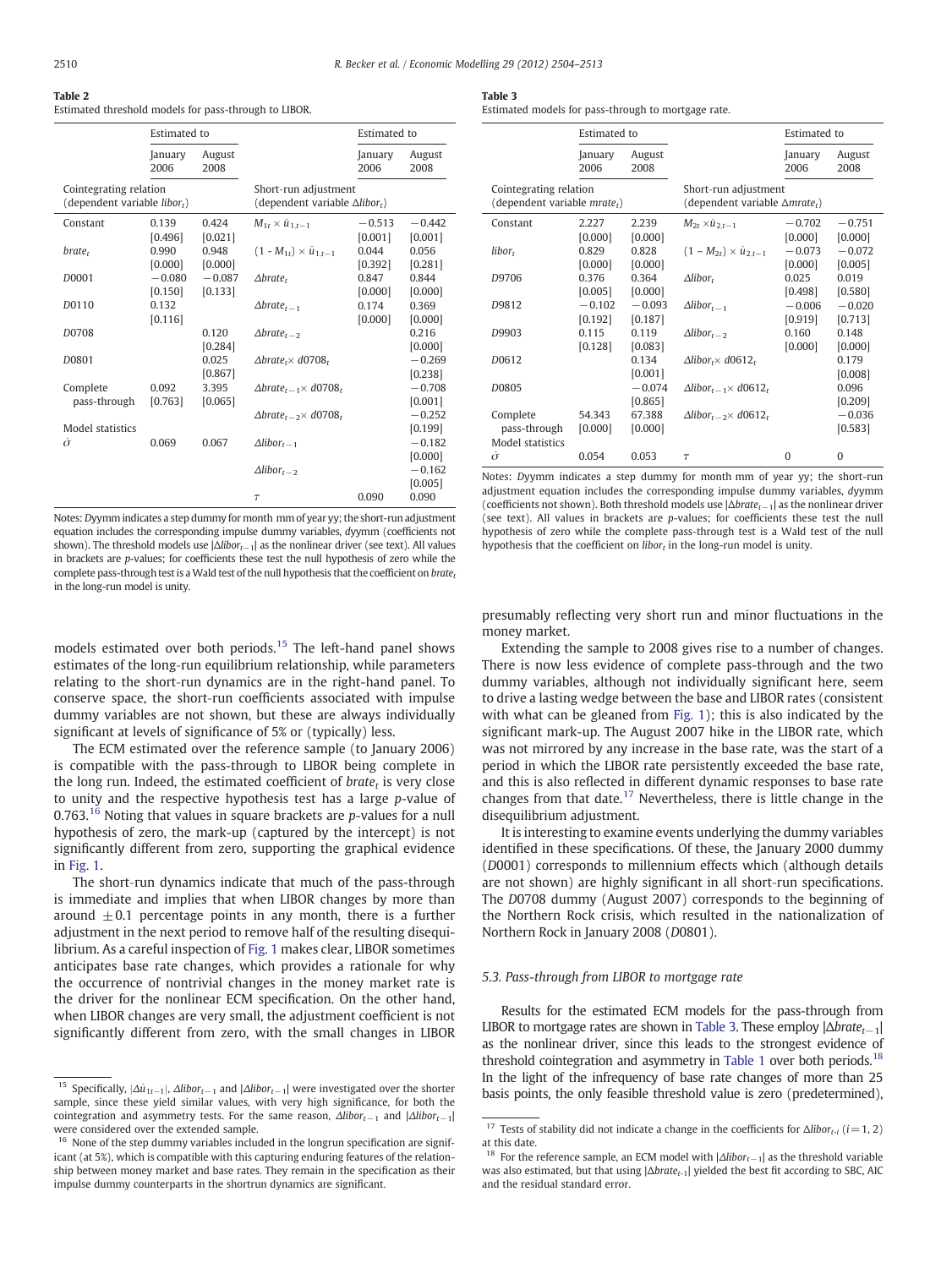<span id="page-7-0"></span>

Fig. 3. Dynamic responses of LIBOR to base rate shocks. Responses are given in percentage terms and are obtained through stochastic simulations of the two-regime threshold ECM using 10,000 replications. 1st and 2nd regimes refer to cases where  $\vert \Delta libor_{t-1}\vert > 0.090$  and  $\vert \Delta libor_{t-1}\vert \leq 0.090$ , respectively.

and hence the regimes separate months where the rate remains constant versus those where the base rate changes.

Notice, first, that complete pass-through is clearly rejected for both sample periods, with *libor<sub>t</sub>* having a long-run coefficient of 0.83. Hence, although base rate changes are fully passed through to the money market rate in the long-run, they are incompletely passed through to the mortgage rate. Also, but not surprisingly, both models provide evidence of a significant mark-up of the retail mortgage rate over LIBOR.

The responses to disequilibrium are also interesting. When a base rate change occurred in the preceding month  $(M_{2t}=1)$ , there is fast disequilibrium correction, with estimated adjustment coefficients of  $-0.70$  and  $-0.75$  for the two samples. On the other hand, stability in the monetary policy stance and no change in base rates  $(M_{2t}=0)$  is associated with very sluggish, yet statistically significant, adjustment (coefficient −0.07). Thus, disequilibria arising from LIBOR movements that are backed by changes in the monetary policy instrument are eliminated relatively quickly, whereas those arising in a stable monetary environment are not.<sup>19</sup> Although a change in dynamics is indicated at the end of 2006, and impulse dummy variables are required to account for specific events during a period of severely stressed market conditions, it is remarkable that the essential results carry over to a sample period ending in August 2008.

Although it is difficult to pin down the events associated with the December 2006 dummy (and changed dynamics) to a particular event, it roughly coincides with the market's realisation that the decline in house price inflation, which began in the summer 2006, would be long lasting. The dummy for June 1997 (D9706) coincides with the conversion of Alliance & Leicester and Halifax from building societies to banks, which may have led to decreased competition between building societies and banks, $20$  resulting in an increase in the mark-up of banks' mortgage rates.

#### 6. Impulse response analysis and discussion

In this section we will present generalized impulse response functions (GIRF, see [Section 4.4\)](#page-4-0) for our pass-through models and use these to comment on the nature of the two‐stage mechanism. GIRFs are computed for a horizon (h) of 12 months for shocks of  $\pm 1\hat{\sigma}$  and  $\pm 2\hat{\sigma}$ , where  $\hat{\sigma}$  is the relevant estimated residual standard deviation. These are regime-dependent, with the regime being that applying at the period of the initial shock. All results employ the coefficient estimates of the reference sample period (to January 2006). A GIRF analysis undertaken for the extended sample ending in August 2008 shows very similar results and hence are not reported.

Fig. 3 examines the pass-through of a base rate shock to LIBOR, where the increase or decrease in the policy rate is permanent. Regimes defined by  $|\Delta libor_{t-1}|>0.090$  are in the upper panel and  $|\Delta libor_{t-1}| \leq 0.090$  in the lower panel; the vertical axis shows the percentage of the initial shock that is adjusted at a given horizon. In both regimes, negative shocks are generally not fully passed through, particularly when these occur in the second regime when the money market is characterized by small changes in the previous period. Hence base rate reductions do not fully translate to the money market rate when

<sup>&</sup>lt;sup>19</sup> Although results are not shown, it is interesting to note that allowing for the nonlinear equilibrium correction substantially improves the fit compared to a linear specification, with the residual standard error being reduced by more than a quarter; see [Becker et al. \(2010\).](#page-9-0)

<sup>&</sup>lt;sup>20</sup> See [Heffernan \(2005\)](#page-9-0) for evidence suggesting that post conversion building societies adjusted their price setting behaviour to look more like that of a normal bank.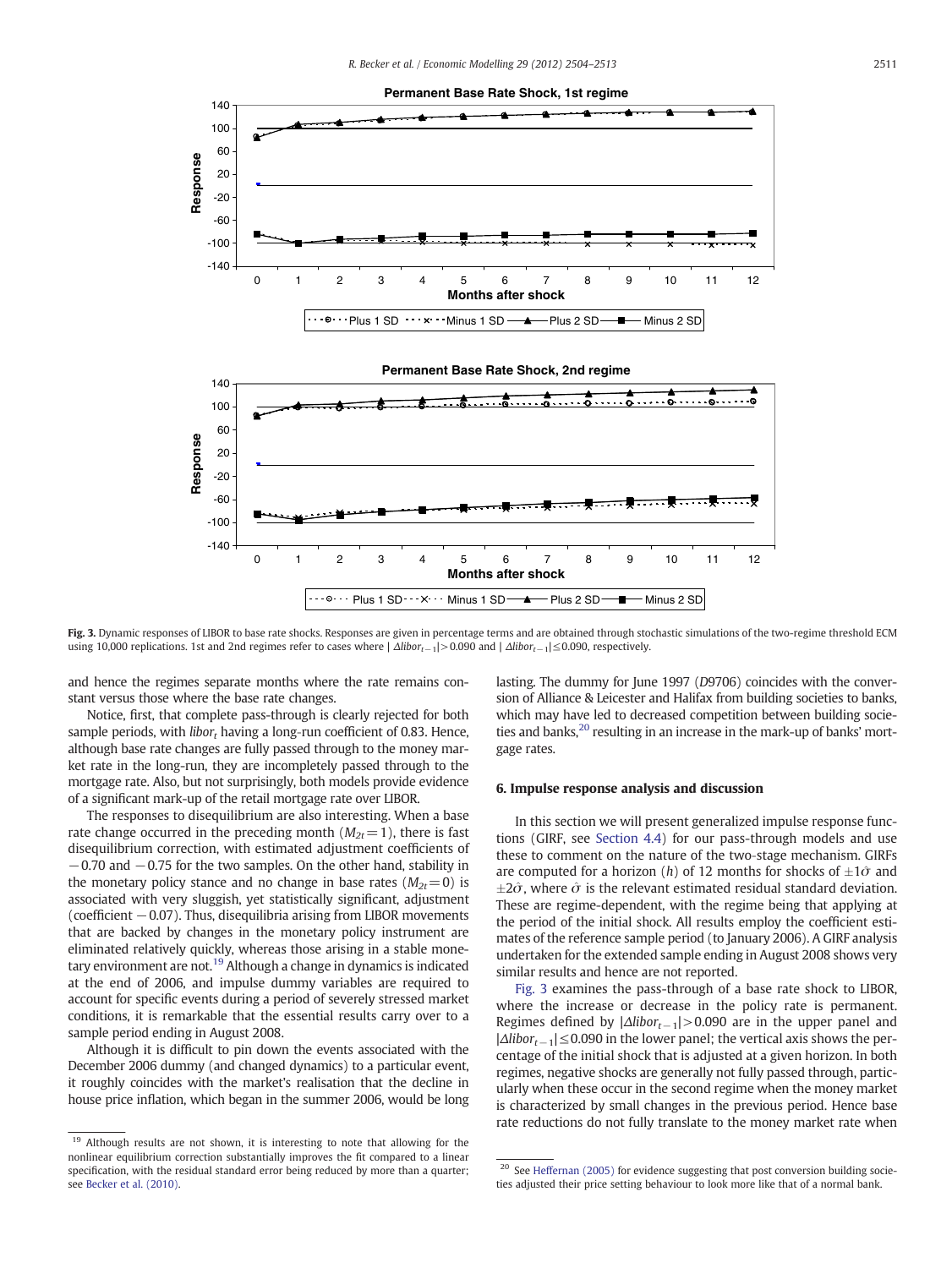<span id="page-8-0"></span>

Fig. 4. Dynamic responses of the mortgage rate to base rate shocks. Responses are given in percentage terms and are obtained through stochastic simulations of the two-stage, two-regime threshold ECM using 10,000 replications. Regimes refer to cases where: 1st regime: | $\Delta libor_{t-1}$ |>0.090 and  $\Delta brate_{t-1}$ |>0; 2nd regime: | $\Delta libor_{t-1}$ |>0.090 and  $\Delta brate_{t-1}$ | = 0; 3rd regime:  $|\Delta libor_{t-1}| \leq 0.090$  and  $|\Delta brate_{t-1}| = 0$ . The regime where  $|\Delta libor_{t-1}| \leq 0.090$  and  $|\Delta brate_{t-1}| > 0$  is not considered due to an insufficient number of initial values.

they do occur in a previously stable market. On the other hand, positive shocks have a stronger than one-to-one effect on the LIBOR rate. [Sander](#page-9-0) [and Kleimeier \(2004\)](#page-9-0) and [de Bondt \(2005\)](#page-9-0) explain overshooting to positive base rate shocks as indicating that banks increase their risk premium due to potentially increased default risk, which may apply to the money market rate in our case. This overshooting applies irrespective of the size of the base rate increase in Regime 1, but only to large increases in Regime 2.

GIRFs computed for mortgage rate responses to LIBOR shocks (and presented in [Becker et al., 2010](#page-9-0)) show that the mortgage rate reacts equally to positive and negative LIBOR rate shocks, which occurs because regimes are governed by the base rate. In contrast to the first stage of the pass-through, the second-stage adjustment is sluggish especially in the regime characterized by an unchanged base rate in  $t-1$  (after one year less than 80% of the change has been passed through).

The pass-through of monetary policy, as encapsulated in the base rate, to the mortgage rate faced by households is of particular interest, since it gives an insight into how monetary policy decisions affect consumers. In our two-stage model, the effects of base rate shocks are transmitted first to the LIBOR rate via the threshold cointegration model of [Table 2](#page-6-0), with the simulated LIBOR rates then used as the histories of money market rates relevant for the mortgage rate in the specification of Table  $3<sup>21</sup>$  As these two models have distinct threshold variables, four different regimes may be implied. Of these four, three regimes are analyzed in Fig. 4; first the policy change regime (Regime 1) in which period  $t-1$  is characterized by a change in the base rate and a nontrivial change in the LIBOR rate (greater than 0.09 percentage points in magnitude). The second regime is a LIBOR only change regime, which represents the case in which the LIBOR rate changed nontrivially (i.e.,  $|\Delta libor_{t-1}| > 0.090$ ), despite there being no change in the base rate. The third regime is the stable regime which is defined by no (nontrivial) change in either the base rate or LIBOR. The potential fourth regime (base rate change but no corresponding change in the LIBOR) yields only three empirical observations over the sample period, and hence is not considered to be empirically plausible.

Comparing responses across regimes in Fig. 4, it is clear that the mortgage rate adjusts more quickly when the base rate shock occurs after previous changes in the monetary policy stance (Regime 1) than otherwise. This is compatible with mortgage providers facing lower costs of adjustment in a context of recent previous base rate changes, because their systems are prepared for further change.

Asymmetries can also be observed in relation to the sign of the monetary policy shock. Positive base rate shocks are fully reflected in mortgage rates between 6 months (policy change Regime) and 10 months (Regimes 2 and 3) after the occurrence of the shock. Negative base rate shocks, however, fail to be fully transmitted to a corresponding decline in mortgage rates. These asymmetries are strongest in Regimes 2 and 3, which represent cases in which a monetary shock is not preceded by another change in the base rate. The lowest proportion of about one half of the base rate decline is ultimately passed on to mortgage holders in the stable regime (Regime 3). Hence the

 $^{21}$  The correlation between the residuals of the threshold ECMs of [Tables 2](#page-6-0) (Stage 1) and 3 (Stage 2) is assumed to be zero; this is a reasonable approximation, given an empirical correlation of −0.230 between these residuals.